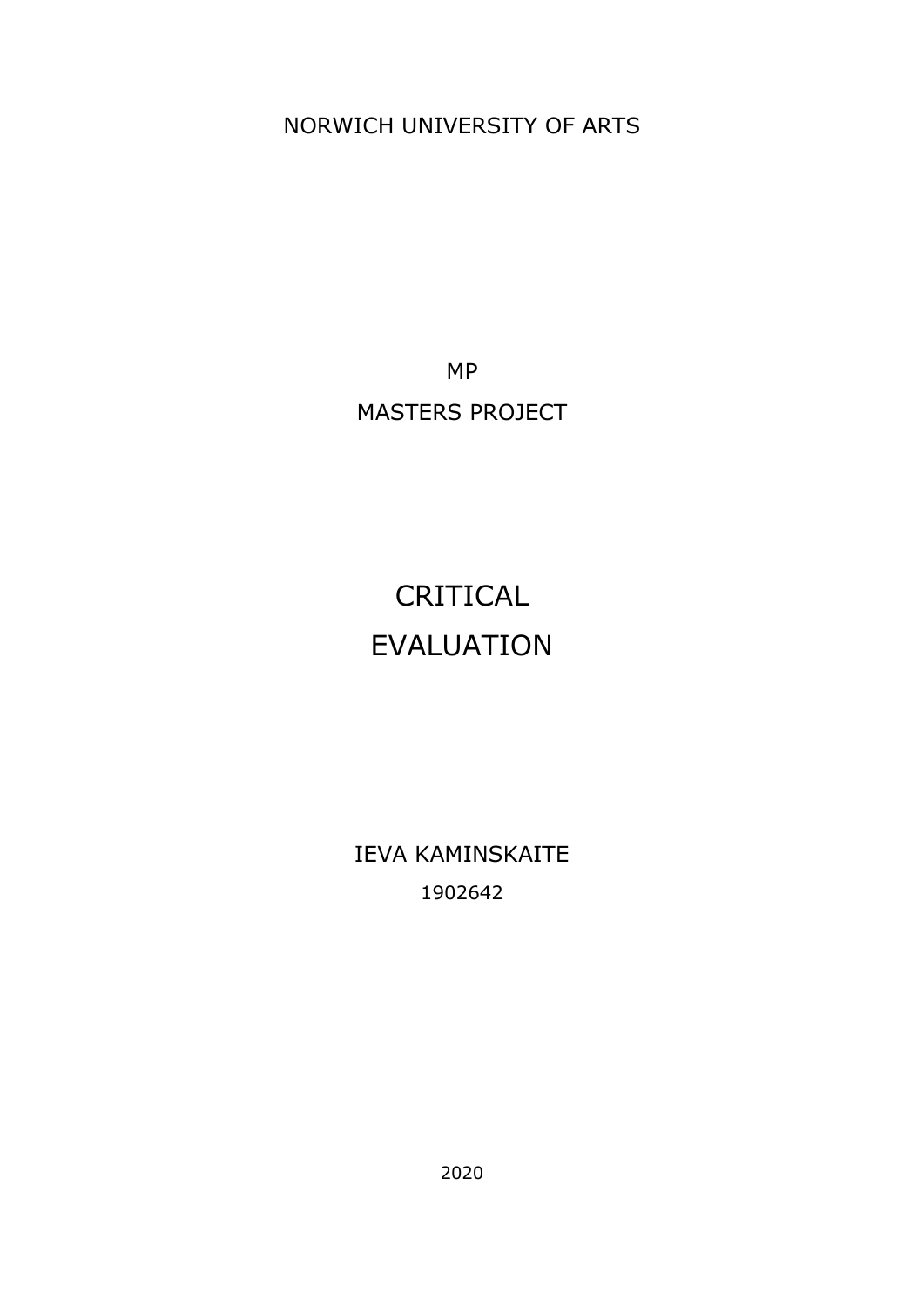# Contents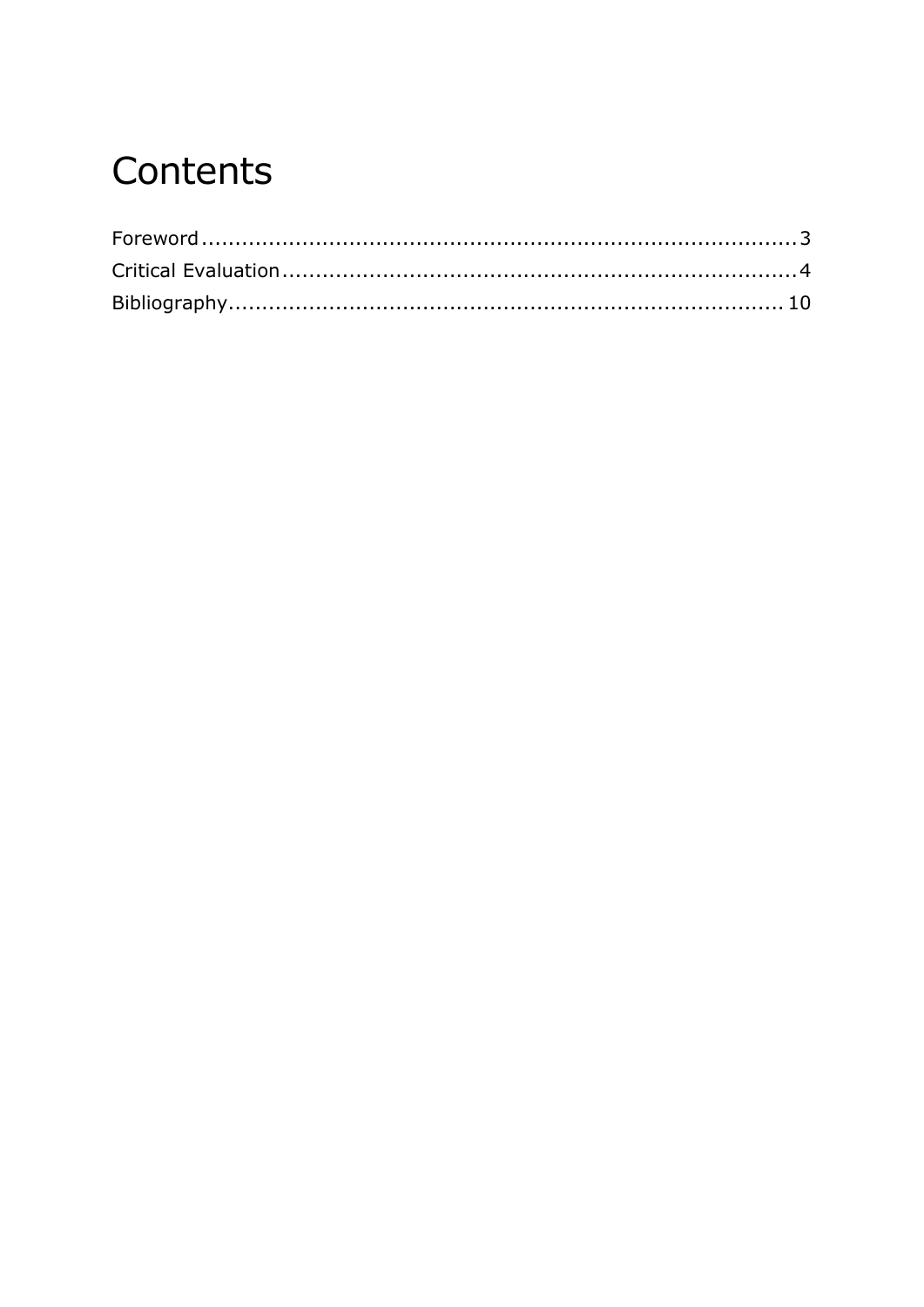### <span id="page-2-0"></span>Foreword

When studies were postponed until September, I had high hopes to walk in through the door. I hoped it will be different and I will be able to learn in person, not only from tutors and technicians but also from my peers.

Unfortunately, virus has a mind on its own.

Even though I am thankful for internet and its capability, the creative process felt lonely. I often found myself a little more lost in the process. Comparing with home studio and university studio work, it was harder to work at home as I did not have opportunity to step back, not to see my work, for example, over the weekend and then after coming back, look at it with fresh eyes. Furthermore, change of environment – tall ceiling and white walls like perfect blank canvas used to help with inspiration. I know we were able to book spaces but since I live a little further away, I decided rather not to travel if not necessary.

During this period, I had plenty of time to think. One of the thoughts made me concerned – how us as students will be seen in the job market? Is pandemic going to affect our value? Are we going to be called lazier - students attending lectures in pjs and dressing gowns? Or something completely opposite – quick to learn, to adjust to new situations and being able to change plans and ideas accordingly. I hope instead of being called laid back, we increased our value by changing how we think and adapt.

I wish everyone to stay strong, keep mind occupied with something inspiring and rather bright than dark.

One day we will meet again.

*Stay safe*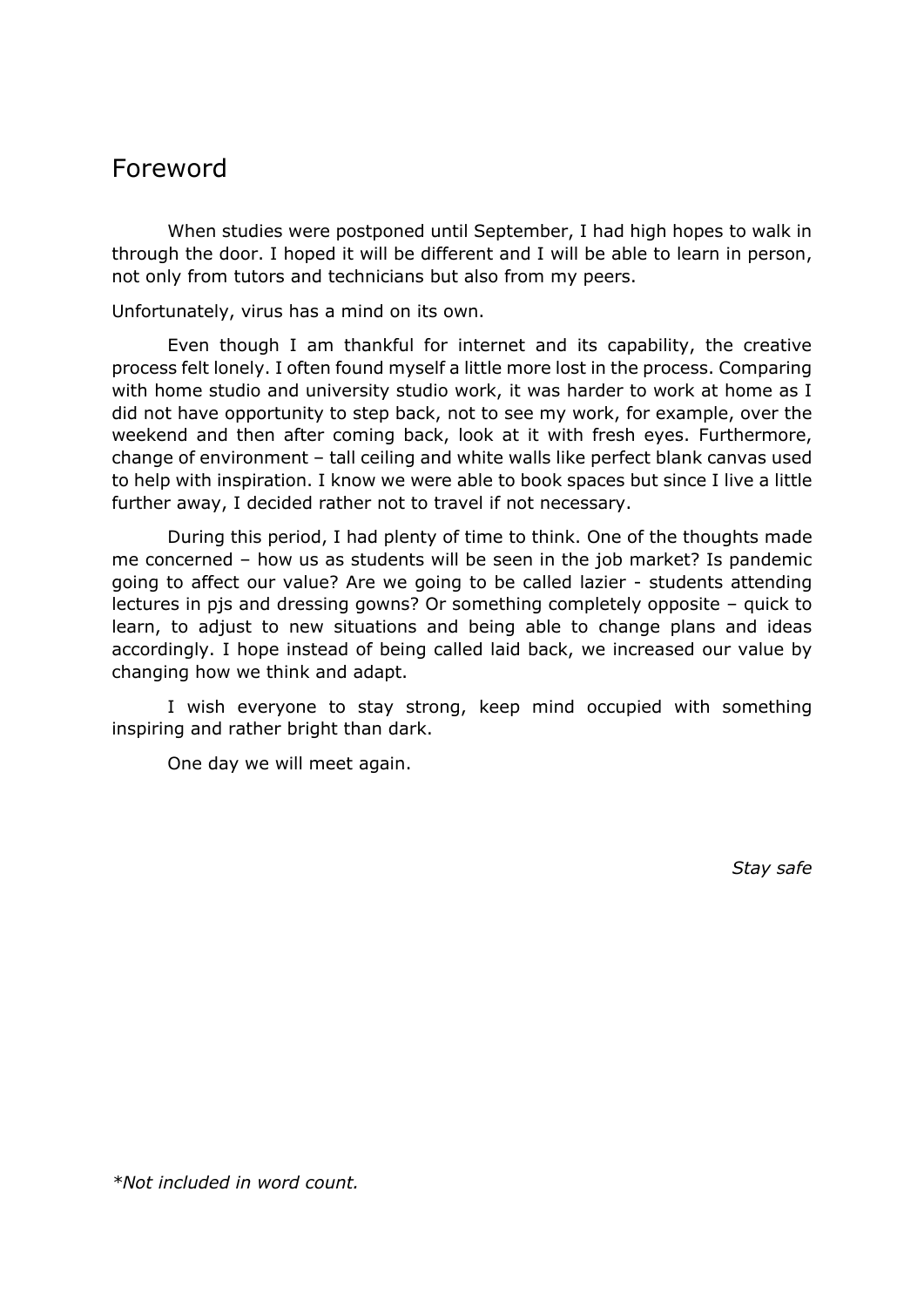### <span id="page-3-0"></span>Critical Evaluation

It has been three years since I painted my first pancake face. Even though it did not have exactly round shape or bright pink cheeks, I was convinced that they have a great meaning and uniqueness. Their grotesque expressions – combination of darkness and humour – leading towards unknown scenarios. During my time in MA, not only I expanded my creative work from depicting pancake faces as imaginary portraiture, but I also created a figure, and worked in 2D and 3D. For my Masters Project I decided to paint three paintings and to make a sculpture. And I picked one of the paintings from ASU2 term. My whole MA was a continuous inspiration of literature, my Lithuanian heritage and folklore, also, human interaction with environment. A creative process with no rules, letting me be in charge by following my artist's instinct.

The creative process of the MP was very direct and I tried to follow MP proposal as it seemed to be a good tool for organising not just my thoughts but also the rhythm of the work. Even though it was said that unfished work is acceptable, I felt the need for completion. Luckily, just from first sitting down to it I knew exactly what and how I would like to do for my Masters Project. My final project was inspired, I would like to say, by only one word – *malevolent*. Adding to it - *(folklore) story -* and I created a scenario, or a story and placed pancake faces into positions. To completely express myself and feel out the process, I also created a poem. The idea of the poem happened at the same time as first sketches and later by being inspired of the final work I finished writing it. Quick doodles were followed by more detailed sketches for paintings. I decided not to waste time and finish them in colour to save time deciding the colour palette and details later. Before painting it was necessary to look for some information, research ideas. For example, vintage candy shop style. I used Pinterest for visual research which helped me pick right colours and decorations. I also played around with translating a few words from English to French, to see how it would work on a painting. Even though I already had my sketches I still was not sure which paint to use - oil or acrylic. To help me decide and to be sure I was ready for big format paintings, I painted 30x40 cm *'Pancake Parade'* with oil paint. However, at the time it did not seem I am confident enough with the medium, also, the outcome was different than I expected. In addition, I think I was more confident with acrylic paint because of my experience, the variety of paints I had, and I was feeling less experimental with quite tight schedule and outcome. In a way I was relieved I can work with acrylic paint. Despite we were having debates with the peers, that oil paint is more sustainable and even though it is used with turpentine, where acrylic paints are made from plastic, I would still think that it is about an equal amount of waste or harm. Even though the smell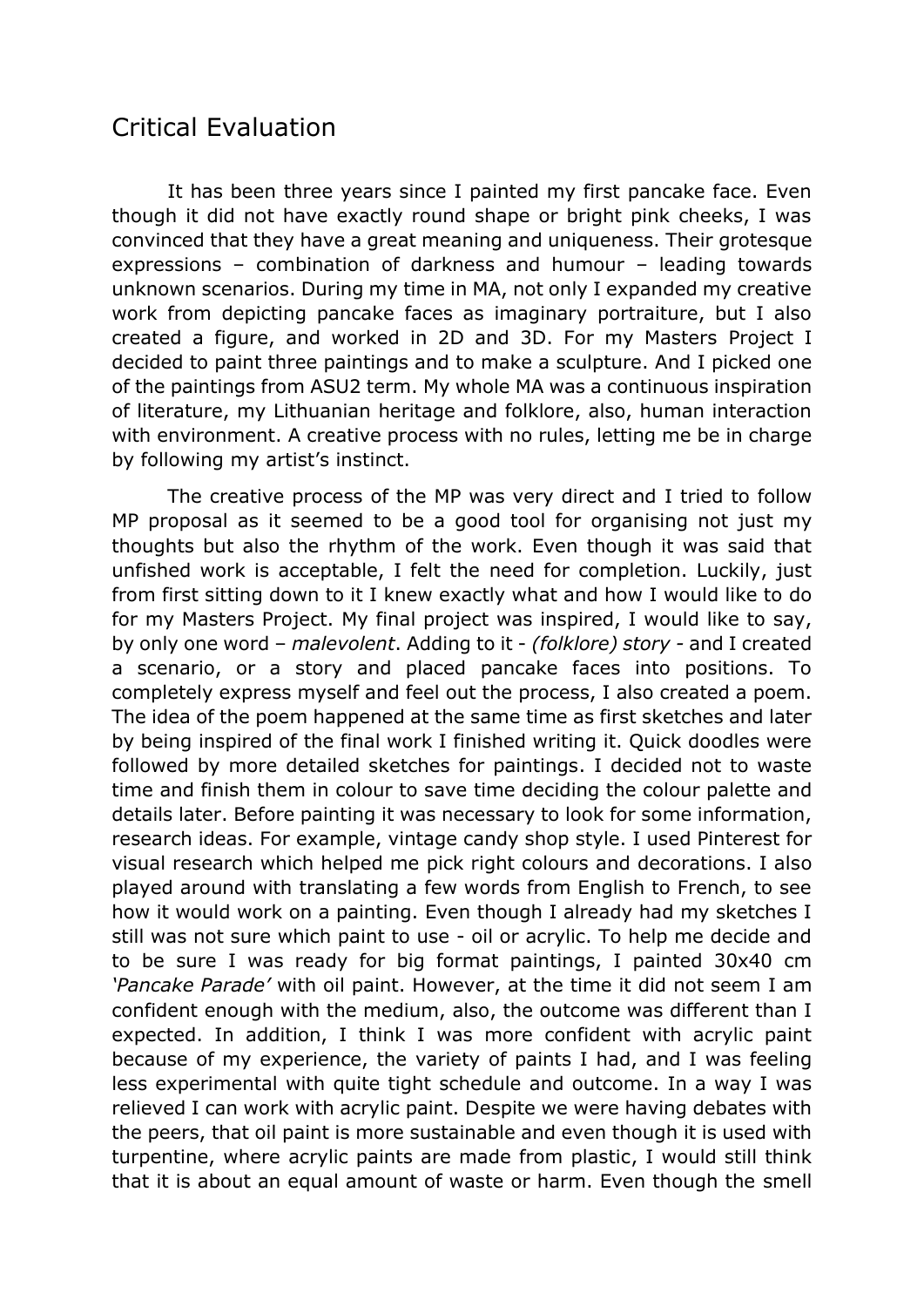of oil paints and turpentine is associated with art studio and top-class artists I would have to agree with something I read on Artsy:

'You've probably heard stories about artists who are so committed to painting that they used their bedroom as their studio. But one of the most costly aspects—for both your finances and your health—is that oil paints require a ventilated area. Oil-based paints carry many [hazardous](https://www.livestrong.com/article/125804-health-effects-oil-based-paint/) health concerns, and if there's no ventilation, solvents like mineral spirits and turpentine fill the air with fumes.' Hill, E. (2018) *5 Reasons Why You Should Try Painting with Acrylics Instead of Oils.* Available at: [https://www.artsy.net/article/artsy-editorial-5-reasons](https://www.artsy.net/article/artsy-editorial-5-reasons-painting-acrylics-oils)[painting-acrylics-oils](https://www.artsy.net/article/artsy-editorial-5-reasons-painting-acrylics-oils) (Accessed: 04 Dec 2020).

Being an artist who is using one of the rooms in the house as a studio, nevertheless, it has more functions to it – guest room, *I don't know where to put this* room or occasional laundry drying room. Throughout the year I noticed that if I am painting something in a smaller scale, I tend to use my hand as a brief palette – something that is closer, quick to access and there is no need to break the intense work. And in this case, it is less harmful for my health using acrylic paint than oil paint. I believe I have plenty of great reasons to sticking to acrylic paint for now and or occasional try-out and practise with oil paint. As an artist I must say favourite time is always when working on physical material, like we just said for SNU (Self Negotiated Unit) – getting hands dirty. And while working on research and such I romanticize the process of making art but when finally doing it I keep finding difficulties. The ideas that looked so simple in the sketch were so challenging while painting. For example, in my painting *'Freedom Handler'*  I depict a net full of little pancake faces and it took me at least three evenings to get the result that I was aiming for. In a way it is a battle with myself when at first, I love the outcome and next, I question my ability and talent. Even though I added a painting from previous term to include to MP, I feel like my new paintings are more mature, my painting technique moved way further, and I feel more confident with the final outcome. The curious part of Masters Project was making of the sculpture. In a way I was preparing for it whole year, when just in the very start I made sketch that combines many masks that comes to a relief type artwork in a shape of the bird. And yes, I still call it a mask even though the life of the mask, at least in my opinion, ended as soon as I glued paper onto the eyeholes. It becomes a unit and it serves different purpose and it is no longer wearable accessory. When I started painting them, I used only store bought, however, while spending time in 3D studio at NUA, I decided to make a plastic mould, just in case I need to make more myself. When I made up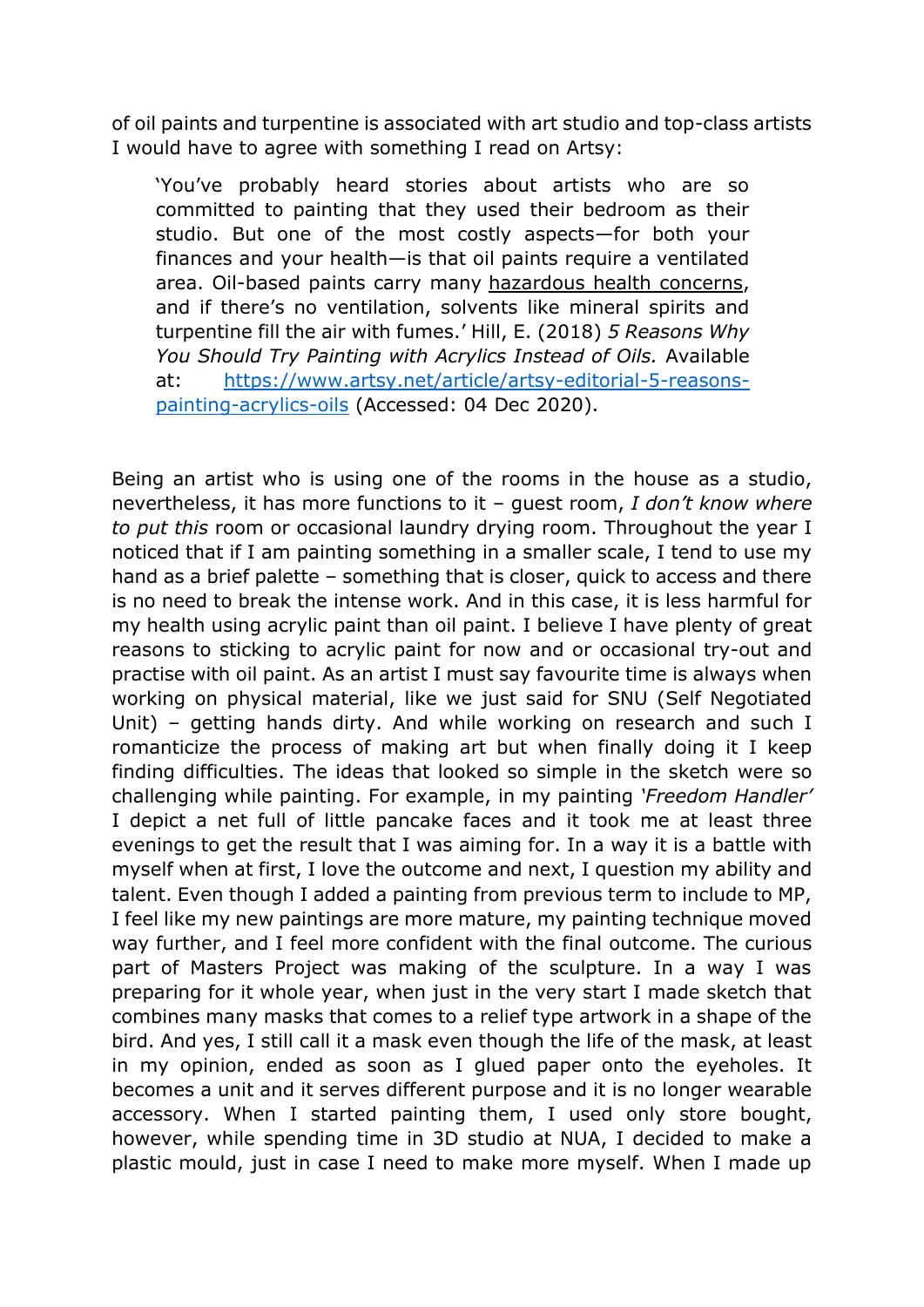my mind with the sketch of the sculpture, I started thinking how to make more of them. Naturally, I tried to follow the example of store-bought product. I used plastic mould for shaping pieces of paper and cardboard glued together with PVA and water. To my disappointment it had a long drying time, the structure seemed too thin and surface was wrinkled after drying, almost like it was shrunk at places. That obviously was not good enough for me to continue. And I am grateful that one of the peers suggested to use plaster of paris instead. Since I had two original masks left and two moulds, I was able at once to make four masks and the drying time was not so terrible. I think this way I made another 12 masks. The surface was not exactly smooth; however, it was an alternative plan that worked good enough. Due to plaster being a bit flaky and made mask structure seem fragile, I decided to cover surface with material called 'Paverpol' which I used in previous term to stiffen fabric for 'Dead Body'. It made surface shiny, smoother and it did not have that delicate feeling. To be sure to witch direction my creative work of masks/units is going, I made a mood board, so that I could follow the progress. While working on them started planning how to make an egg-shaped base. To help me truly see the size of it I drew it on a piece of paper. Gradually from H90cm it shrank to H60cm. At first it just looked too big and I tried imagining it along paintings. At 3D studio at NUA I agreed on last measurements, which was more convenient because of blue foam sheet measurements. I think it turned out very well, even if it decreased in 20cm height and width. It was wonderful to see how from just plain blue foam sheets appears my wished shape. Because it was made in long halves, I had to glue them together. I am very thankful for technicians' help throughout the process as it was quite complicated, especially in this difficult time of pandemic. So, when it was finally at my home studio space and hanging, I had to decide how to fix masks on to it. At first the idea was to fix them onto with insert method, however, almost immediately I changed my mind and decided to use glue. The process became very messy very quickly, but then something almost clicked, and I was just following my artistic instinct rather than rules. It was a liberating feeling; I was just enjoying the performance. Almost deliberately I poured glue over the masks. It gave more grotesque look; I was creating a 'Transegging' piece and it developed to something that reflects my creative work very well. In comparison of processes of painting and making this sculpture, I think paintings were planned in advance and that could be a reason why it felt unlike creating a sculpture of purely following a creative instinct.

While working on my Masters Project, I also decided to purchase a lino cutting and printing kit. I was hoping to be able to learn that in university, however, due to these circumstances, I was not able to. But I was determined to do it while at my MA. I was greatly inspired by Mark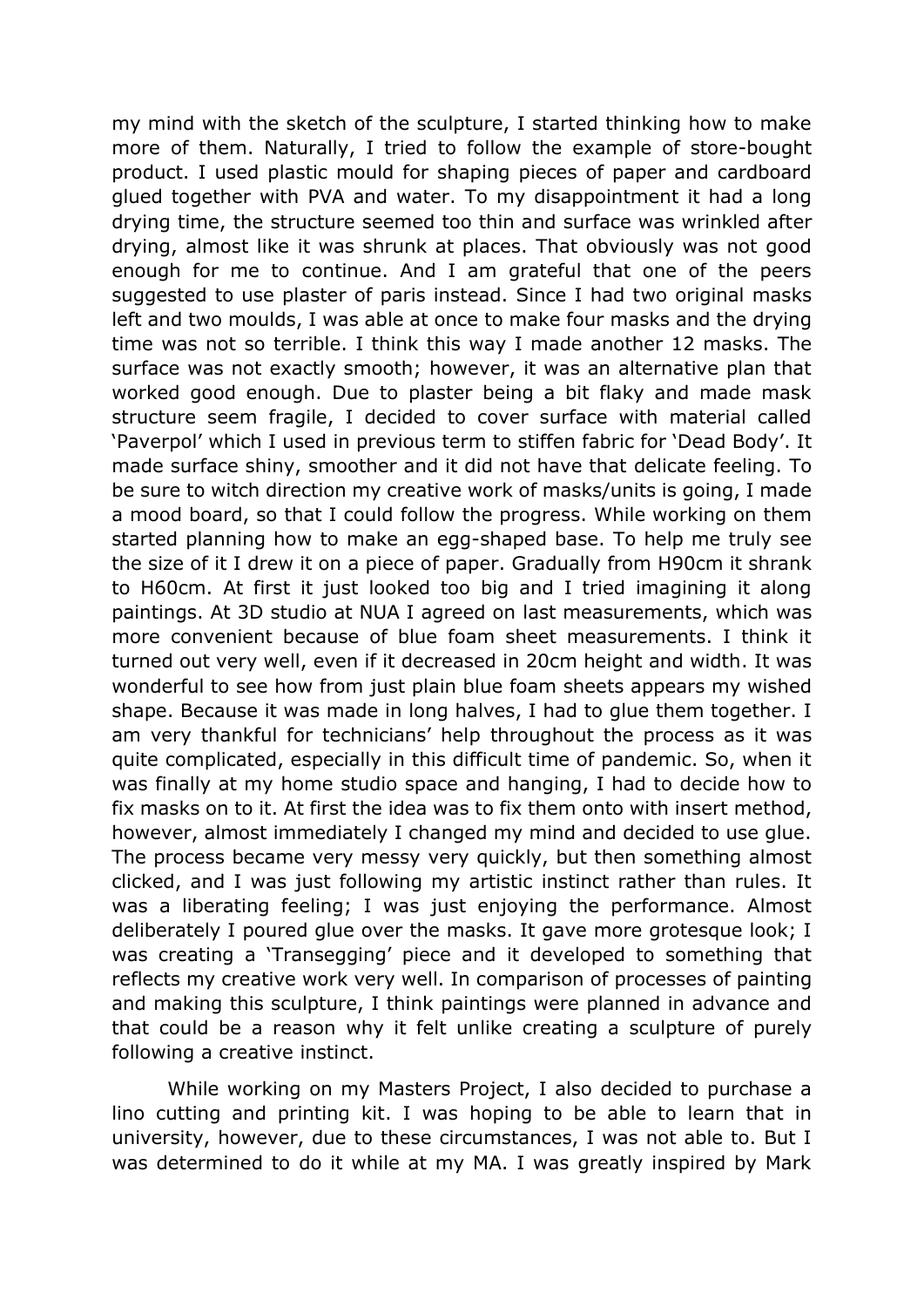Hearld. His 'Workbook' just appeared in my hands and I was fascinated by the prints. This book was bursting with love for nature and British landscape. Even though our creative styles might have its differences, there is plenty to discover and put to use.

During these uncertain times which brought us - artist and creatives limitations of how we can show work. It is frustrating, on the other hand, it is forcing us to improvise and look for alternative ways to be out there and gain some recognition. My ideal plan was to have a small MP exhibition in King's Lynn (as it is closer to home) at 'Greyfriars Art Space' gallery. I first contacted them in the end of the summer, to make sure I have space to when I will be ready. I did not receive any answers. I kept my spirit up and emailed them again. To my deepest regret, I found it to be closed permanently. It is unfortunate to see how little rays of light disappear from the horizons from smaller cities. I was hoping to rather be ignored and talk my way into the space than seeing it shut down.

It is difficult times for exhibiting physical work, especially if it must be shipped overseas. However, creative communities solving problems in original ways. As I have seen on Instagram, some galleries exhibit in their windows, some invested great effort to move all the exhibitions online. Which was exactly my thought after it did not work out with the local gallery. I looked at some of the online exhibition building websites. I chose Artsteps as it was free membership, I was able to build my own space and the ability to have an audience. I imagined a small space exhibition. Instead, of putting my artwork into spacious art galleries with never-ending white walls, I created something small, what I exactly could afford to rent for some time. I believe created small space complements artwork and it gives a better feeling of the scale. Unfortunately, I was not able to make a 3D model for the online exhibition, instead I placed an object in the middle to help to imagine where it would be and how it could be accessed.

Due to not being able to exhibit in a physical space with walls, I decided that I would like to place my MP artwork in the background of the forest. I wanted to see how it looks like in the different light, how they interact with nature. In my opinion, they do not look natural, however, it was a good chance to see their scale, how they look all together. I believe it was the best place to take pictures of the sculpture. The misty forest worked very well with the idea of grotesque object and complemented each other. I also gained some attention from passers-by.

I came with a realization that face mask is great space for artwork. A person wearing it becomes a walking exhibition and a promoter. I believe it also increases value of the mask and it could be a solution of them being often disposed and sadly ending up in land waste. I checked out several companies. Even though the ones I chose are made from neoprene are far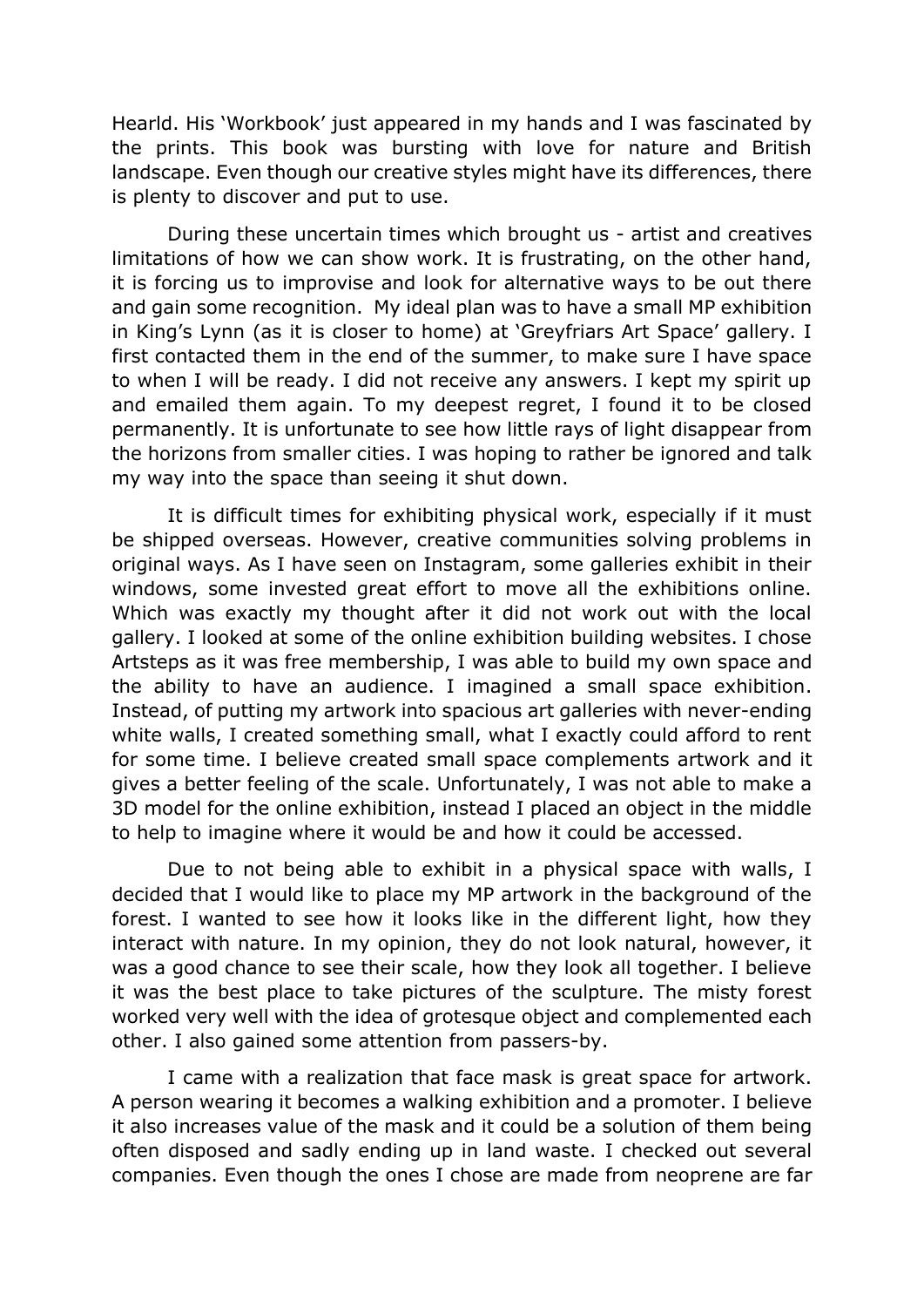from being made from natural materials it might still have a positive effect and be cherished. To my disappointment small print always leaves out important information. Such as: these masks are not suitable for medical use and does not protect from viruses, and no liability for the effectiveness. It raises a question so what is the purpose of such product, how to be more aware of small font and how to eliminate cheap, unnecessary production.

I think best way to gain an audience is through closest people, the ones that truly believes in my work. Continuously improve social media, website, work on SEO and make sure I am acknowledged by Google and easily found. I think it is important to have portfolios created in recognized websites and to make sure artist name is well spread in web. Also, it is important to have a screening process for gallery invitations, especially if they have participation fee. As much as exciting they are, some could be tricky and hide important information in the smallest of fonts. All the ideas above are still very valid for my own practise and I should invest more time in making some changes in the future.

When I look at my creative work, I believe it lacks reflection of the current issues. Such as gender, race or politics. The only meeting point would be human and environment interaction. However, I believe I raise a more *forever issue* of humanity's as a unit struggle. In my eyes this is how the idea of art should be - unifying us as people, not separate us into different sections. Although media is tediously determined to put label on everything.

During my whole MA I was following 'Human – walking bird' fragment from Lithuanian poet A. Baltakis poem. It let me explore my heritage and folklore, I came to conclusion that I was unconsciously inspired by Lithuanian traditions. This outcome of the research made me prouder of where I am coming from and what I have to offer as an international artist. As I wanted my creative work to have more flexible meaning. I decided to read about British folklore. I was surprised how much similarities I have found. It made me feel more connected to my current residency. Throughout my MA work I depict bird as a symbol of freedom. Furthermore, I found more meaningful symbolism which could help define my creative work while reading about British folklore:

'Birds, as lords of the skies, are often regarded as messengers of the gods. Since ancient times their flight patterns have been used for divination, their innards for prophesy and their behaviours interpreted as dire omens or predictions of luck.' Chainey, D.D. *A Treasury of British Folklore Maypoles, Mandrakes & Mistletoe* (2018) p.51.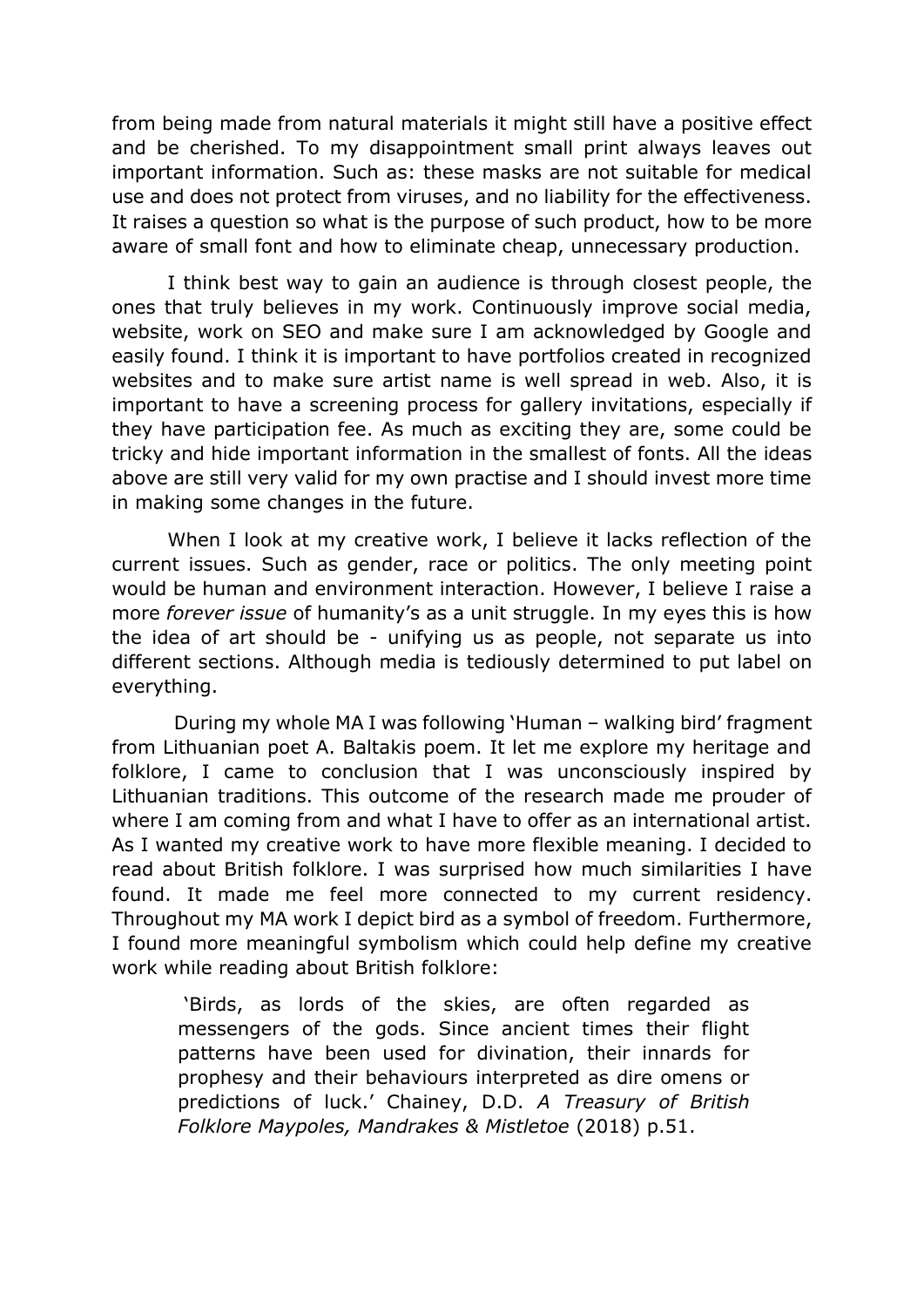The first birds I depicted were seagulls, mostly inspired by Jonathan Livingston Seagull, written by Richard Bach. Without any strategy I depicted a cuckoo for a painting for ASU2. I was not seeking it to be its exact appearance, it was more made by my imagination. However, the concept of cuckoo as a negative creature was confirmed:

'While other birds are diligently and charmingly building their nests and rearing their young here comes the cuckoo, which lays its egg effortlessly, and when its gross young hatches it does its best to starve and murder its baby hosts.' Fisher, C. *The Magic of Birds* (2014) p.110.

Accidentally I added a contradictory character to my creative work as if I wanted to complicate the dilemma of what side to pick.

Since I moved towards more illustrative work for my MP, I was also looking at fairy tales which were described by Zipes (2013, p.6) as manifold types that keep us returning to them throughout our lives and hoping that they might open the portal to another world. This is exactly the task that I am I want to apply to my artwork; I want audience to be able to disconnect and experience something that is not being broadcasted through all the channels. I was also looking for inspiration while reading and listening to audio of Allan Edgar Poe, as well as Grimm Brothers. Because of the strong connection with literature I decided to write a poem myself. I wanted it to clarify my work but remain mysterious. I believe artist's narrative is important, however, I wish for audience to make their own stories and open their mind to creative thinking.

In conclusion, I believe my Masters Project was successful. I followed well my MP proposal's schedule and I was able to make all the components on time. I am happy with the outcome and I think hard work paid off. I wish it could have been exhibited more promptly, however, I am thankful for the welcoming forest, especially in the current times. I believe there is always room for improvement and or different approach, but I would leave that for the future self-development. As an artist I wish myself to make artwork that feels liberating and is challenging as that is the way to move forward.